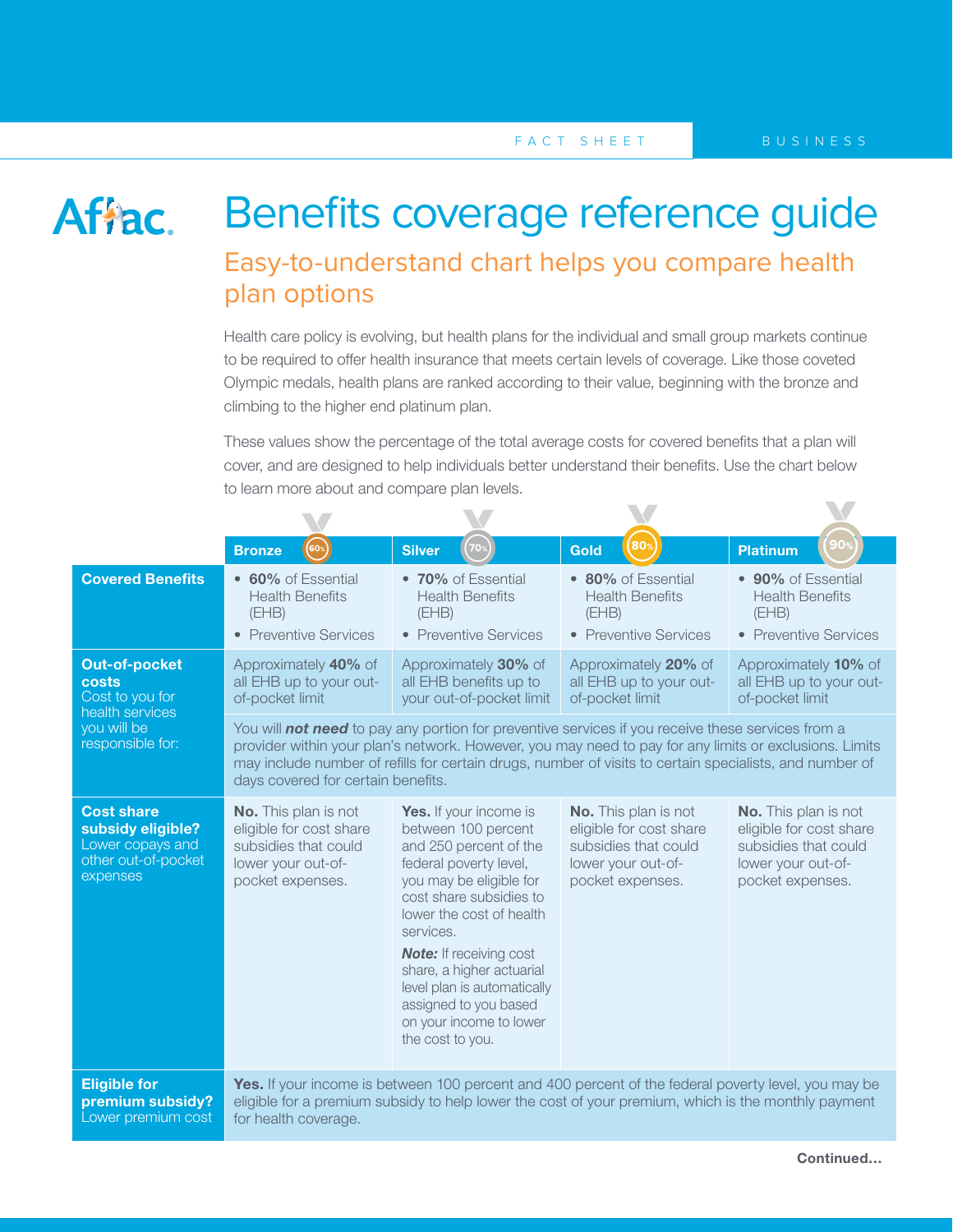| Continued                            |                                                                                                                                                                                                        |                                                                                                                                                                                                                                                                                                            |                                                                                                                                                                                                                                           |                                                                                                                                                                                                                          |  |  |
|--------------------------------------|--------------------------------------------------------------------------------------------------------------------------------------------------------------------------------------------------------|------------------------------------------------------------------------------------------------------------------------------------------------------------------------------------------------------------------------------------------------------------------------------------------------------------|-------------------------------------------------------------------------------------------------------------------------------------------------------------------------------------------------------------------------------------------|--------------------------------------------------------------------------------------------------------------------------------------------------------------------------------------------------------------------------|--|--|
|                                      | <b>Bronze</b><br>60%                                                                                                                                                                                   | <b>Silver</b>                                                                                                                                                                                                                                                                                              | 80 <sup>9</sup><br>Gold                                                                                                                                                                                                                   | <b>Platinum</b>                                                                                                                                                                                                          |  |  |
| <b>Risk</b>                          | This plan offers the<br>minimal level of<br>health protection.<br>You will not need to<br>pay for preventive<br>services, but you will<br>need to plan for a<br>very high amount of<br>financial risk. | This plan offers the<br>benchmark level of<br>health protection.<br>It is still a lower<br>amount of coverage<br>than the average<br>employer-provided<br>coverage. You will<br>not need to pay for<br>preventive services,<br>but you will need to<br>plan for a <b>high</b> amount<br>of financial risk. | This plan offers<br>coverage equivalent<br>to the average<br>employer-provided<br>coverage.<br>You will not need to<br>pay for preventive<br>services, but you will<br>need to plan for a<br><b>moderate</b> amount of<br>financial risk. | This plan offers<br>coverage above<br>the average of<br>employer-provided<br>coverage.<br>You will not need to<br>pay for preventive<br>services, but you will<br>need to plan for a<br>low amount of<br>financial risk. |  |  |
| <b>Help protect your</b><br>finances | Learn more about supplemental insurance: <b>aflac.com/individuals/policies.aspx</b>                                                                                                                    |                                                                                                                                                                                                                                                                                                            |                                                                                                                                                                                                                                           |                                                                                                                                                                                                                          |  |  |

## Definitions and more information:

**Essential health benefits:** A set of health care categories that must be covered by certain plans. They include:<sup>1</sup>

- **1.** Ambulatory patient services.
- **2.** Emergency services.
- **3.** Hospitalization.
- **4.** Pregnancy, maternity and newborn care.
- **5.** Mental health and substance use disorder services, including behavioral health treatment.
- **6.** Prescription drugs.
- **7.** Rehabilitative and habilitative services and devices.
- **8.** Laboratory services.
- **9.** Preventive and wellness services and chronic disease management.
- **10.** Pediatric services, including oral and vision care.

For more information, visit:<https://www.healthcare.gov/glossary/essential-health-benefits/>.

**Out-of-pocket limits:** Out-of-pocket limits are established annually by the IRS. These limits apply only to covered benefits, and a plan may count only in-network costs toward the outof-pocket limit and the limit only applies to essential health benefits. If an individual or family incurs expenses for noncovered benefits, these will not count toward their out-of-pocket limit, adding to potential unexpected costs.

**Out-of-pocket costs:** Your expenses for medical care that aren't reimbursed by insurance. Out-of-pocket costs include deductibles, coinsurance, and copayments for covered services plus all costs for services that aren't covered.<sup>1</sup>

 $\blacksquare$